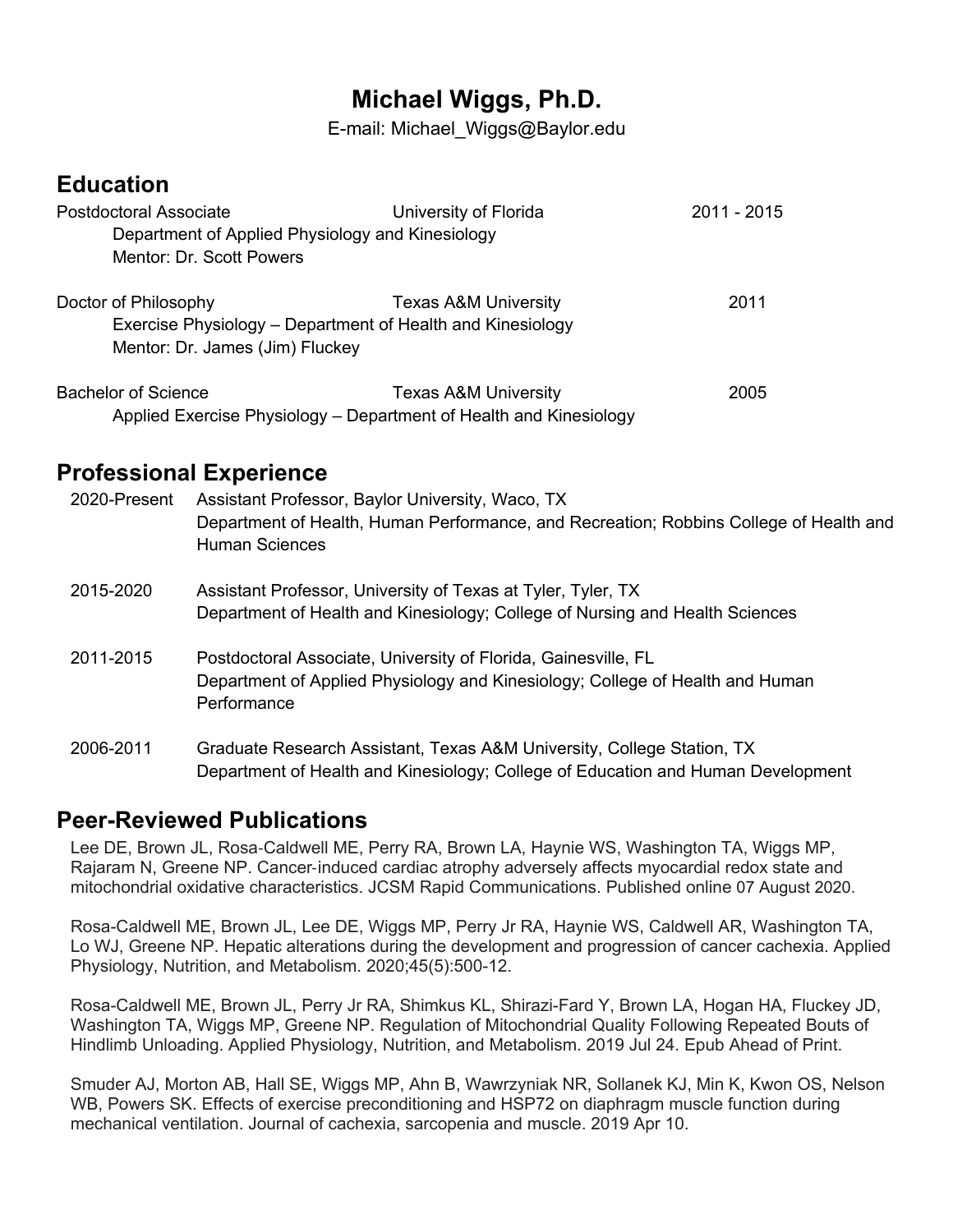Morton, AB, Smuder, AJ, Wiggs, MP, Hall, SE, Ahn, B, Hinkley, JM, Ichinoseki-Sekine, N, Huertas, AM, Ozdemir, M, Yoshihara, T and Wawrzyniak, NR, Powers SK.. Increased SOD2 in the diaphragm contributes to exercise-induced protection against ventilator-induced diaphragm dysfunction. *Redox biology*, *20*, pp.402- 413. Jan 2019

Brown, J.L., Lee, D.E., Rosa-Caldwell, M.E., Brown, L.A., Perry, R.A., Haynie, W.S., Huseman, K., Sataranatarajan, K., Van Remmen, H., Washington, T.A. and Wiggs, M.P.,. Protein imbalance in the development of skeletal muscle wasting in tumour-bearing mice. *Journal of cachexia, sarcopenia and muscle*, *9*(5), pp.987-1002. Oct 2018 \* Corresponding Author

Blackwell, T.A., Cervenka, I., Khatri, B., Brown, J.L., Rosa-Caldwell, M.E., Lee, D.E., Perry, R.A., Brown, L.A., Haynie, W.S., Wiggs, M.P. and Bottje, W.G.,. A Transcriptomic Analysis of the Development of Skeletal Muscle Atrophy in Cancer-Cachexia in Tumor-Bearing Mice. *Physiological genomics*. Oct 2018. Shimkus KL, Shirazi-Fard Y, Wiggs MP, Ullah ST, Pohlenz C, Gatlin DM, Carroll CC, Hogan HA, Fluckey JD. Responses of skeletal muscle size and anabolism are reproducible with multiple periods of unloading/reloading. J Appl Physiol (1985). Aug 2018

Brown JL, Rosa-Caldwell ME, Lee DE, Blackwell TA, Brown LA, Perry RA, Haynie WS, Hardee JP, Carson JA, Wiggs MP, Washington TA, Greene NP. Mitochondrial degeneration precedes the development of muscle atrophy in progression of cancer cachexia in tumour-bearing mice. Journal of cachexia, sarcopenia and muscle. 2017 Dec 1;8(6):926-38.

Lee DE, Brown JL, Rosa-Caldwell ME, Blackwell TA, Perry Jr RA, Brown LA, Khatri B, Seo D, Bottje WG, Washington TA, Wiggs MP. Cancer cachexia-induced muscle atrophy: evidence for alterations in microRNAs important for muscle size. Physiological genomics. 2017 Mar 24;49(5):253-60.

Sollanek KJ, Burniston JG, Kavazis AN, Morton AB, Wiggs MP, Ahn B, Smuder AJ, Powers SK. Global Proteome Changes in the Rat Diaphragm Induced by Endurance Exercise Training. PloS one. 2017 Jan 30;12(1):e0171007.

Talbert EE, Smuder AJ, Kwon OS, Sollanek K J, Wiggs M P., Powers SK. Blockage of the Ryanodine Receptor via Azumolene Does Not Prevent Mechanical Ventilation-Induced Diaphragm Atrophy. PloS one, 11(2), e0148161.

Hudson MB, Smuder AJ, Nelson WB, Wiggs MP, Shimkus KL, Fluckey JD, Szeto HH, Powers SK.Partial Support Ventilation and Mitochondrial-Targeted Antioxidants Protect against Ventilator-Induced Decreases in Diaphragm Muscle Protein Synthesis. PLoS One. 2015 Sep 11;10(9):e0137693.

Kwon OS, Smuder AJ, Wiggs MP, Hall SE, Sollanek KJ, Morton AB, Talbert EE, Toklu HZ, Tumer N, Powers SK. AT1 receptor blocker losartan protects against mechanical ventilation-induced diaphragmatic dysfunction. Toklu HZ, Tumer N, Powers SK.J Appl Physiol (1985). 2015 Nov 15;119(10):1033-41.

Wiggs MP. Can endurance exercise preconditioning prevent disuse muscle atrophy? Front Physiol. 2015 Mar 11;6:63.

Wiggs MP, Smuder AJ, Sollanek KJ, Min K, Shimkus KL, Fluckey JD, and Powers SK. Inhibition of FoxOspecific transcription prevents mechanical ventilation-induced decreases in diaphragm protein synthesis. (In Revision at *J Physiol*)

Hudson MB, Smuder AJ, Nelson WB, Wiggs MP, Shimkus KL, Fluckey JD, Szeto HH, and Powers. Therapeutic strategies to protect against ventilator-induced diaphragm dysfunction by maintaining diaphragm muscle protein synthesis. *Crit Care.* (In review at *J Appl Physiol*)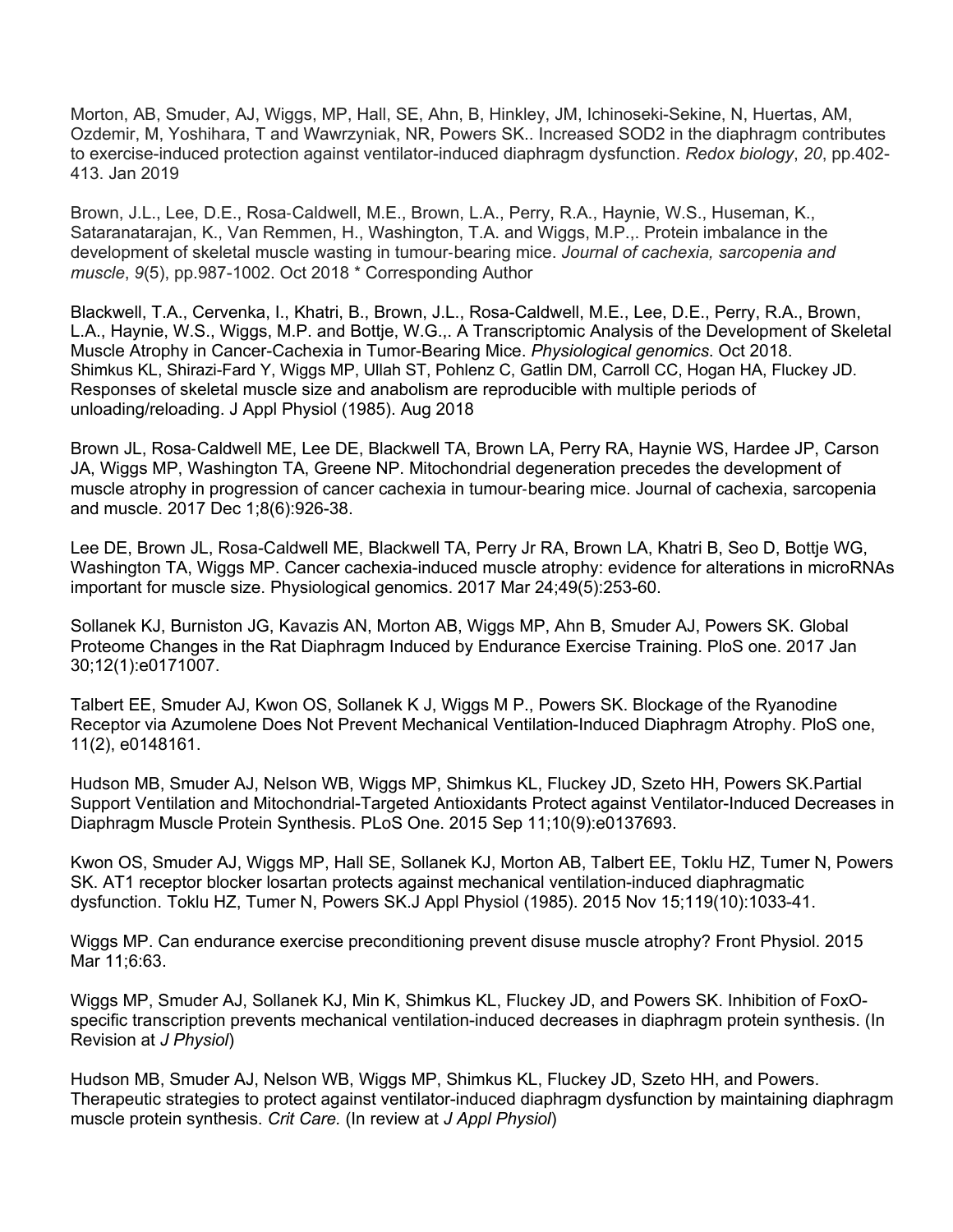Talbert EE, Smuder AJ, Kwon OS, Sollanek KJ, Wiggs MP, and Powers SK. Blockage of the Ryanodine Receptor is not Sufficient to Prevent Mechanical Ventilation-induced Diaphragm Atrophy. (In Review at *Plos One).*

Min K, Kwon OS, Smuder AJ, Wiggs MP, Sollanek KJ, Christou DD, Yoo JK, Hwang MH, Szeto HH, Kavazis AN, Powers SK. Increased mitochondrial emission of reactive oxygen species and calpain activation are required for doxorubicin-induced cardiac and skeletal muscle myopathy. *J Physiol* (Accepted Jan. 20, 2015)

Sollanek KJ, Smuder AJ, Wiggs MP, Morton AB, Koch LG, Britton SL, and Powers SK. Role of Intrinsic Aerobic Capacity and Ventilator-Induced Diaphragm Dysfunction*. J Appl Physiol* (1985). 2015 Jan 8. Wiggs MP, Duarte AF, Powers SK. Exercise Can Protect against a Broken Heart. *Curr Sports Med Rep*. 2015 Jan;14(1):6-8

Boudreaux RD, Swift JM, Gasier HG, Wiggs MP, Hogan HA, Fluckey JD, Bloomfield SA. Increased resistance during rodent jump exercise does not enhance the cortical bone formation response. Med Sci Sports Exerc. 2014 May;46(5):982-9.

Smith IJ, Godinez GL, Singh BK, McCaughey KM, Alcantara RR, Gururaja T, Ho MS, Nguyen HN, Friera AM, White KA, McLaughlin JR, Hansen D, Romero JM, Baltgalvis KA, Claypool MD, Li W, Lang W, Yam GC, Gelman MS, Ding R, Yung SL, Creger DP, Chen Y, Singh R, Smuder AJ, Wiggs MP, Kwon OS, Sollanek KJ, Powers SK, Masuda ES, Taylor VC, Payan DG, Kinoshita T, Kinsella TM. Inhibition of Janus kinase signaling during controlled mechanical ventilation prevents ventilation-induced diaphragm dysfunction. *FASEB J*. 2014 Jul;28(7):2790-803.

Toklu HZ, Kwon OS, Sakarya Y, Powers SK, Llinas K, Kirichenko N, Sollanek KJ, Wiggs MP, Smuder AJ, Talbert EE, Scarpace PJ, Tümer N. The effects of enalapril and losartan on mechanical ventilation-induced sympathoadrenal activation and oxidative stress in rats*. J Surg Res.* 2014 May 15;188(2):510-6.

Bruells CS, Bergs I, Rossaint R, Du J, Cleilevens C, Goetzenich A, Weis J, Wiggs MP, Powers SK, Hein M. Recovery of diaphragm function following mechanical ventilation in a rodent model. *PLoS One.* 2014 Jan 27;9(1):e87460.

Powers SK, Solanek KJ, Wiggs MP, Demirel H, Smuder AJ. Exercise-induced improvements in myocardial antioxidant capacity: the antioxidant players and cardioprotection. *Free Radic Res.* 2014 Jan;48(1):43-51.

Powers SK, Wiggs MP, Sollanek KJ, Smuder AJ. Invited Review: Ventilator-induced diaphragm dysfunction: cause and effect. *Am J Physiol Regul Integr Comp Physiol*. 2013 Sep;305(5):R464-77.

Nilsson MI, Dobson JP, Greene NP, Wiggs MP, Shimkus KL, Wudeck EV, Davis AR, Laureano ML, Fluckey JD. Abnormal protein turnover and anabolic resistance to exercise in sarcopenic obesity. *FASEB J*. *Oct;27(10):3905-16, 2013.*

Bruells CS, Smuder AJ, Reiss LK, Hudson MB, Nelson WB, Wiggs MP, Sollanek KJ, Uhligs, Powers SK. Negative Pressure Ventilation and Positive Pressure Ventilation Promote Comparable Levels of Ventilatorinduced Diaphragmatic Dysfunction in Rats. *Anesthesiology. Sep;119(3):652-62, 2013*

Powers SK, Wiggs MP, Duarte J, Zergeroglu AM, Demirel HA. Mitochondrial signaling contributes to disuse muscle atrophy. *Am J Physiol Endocrinol Metab. Jul 1;303(1):E31-9, 2012.*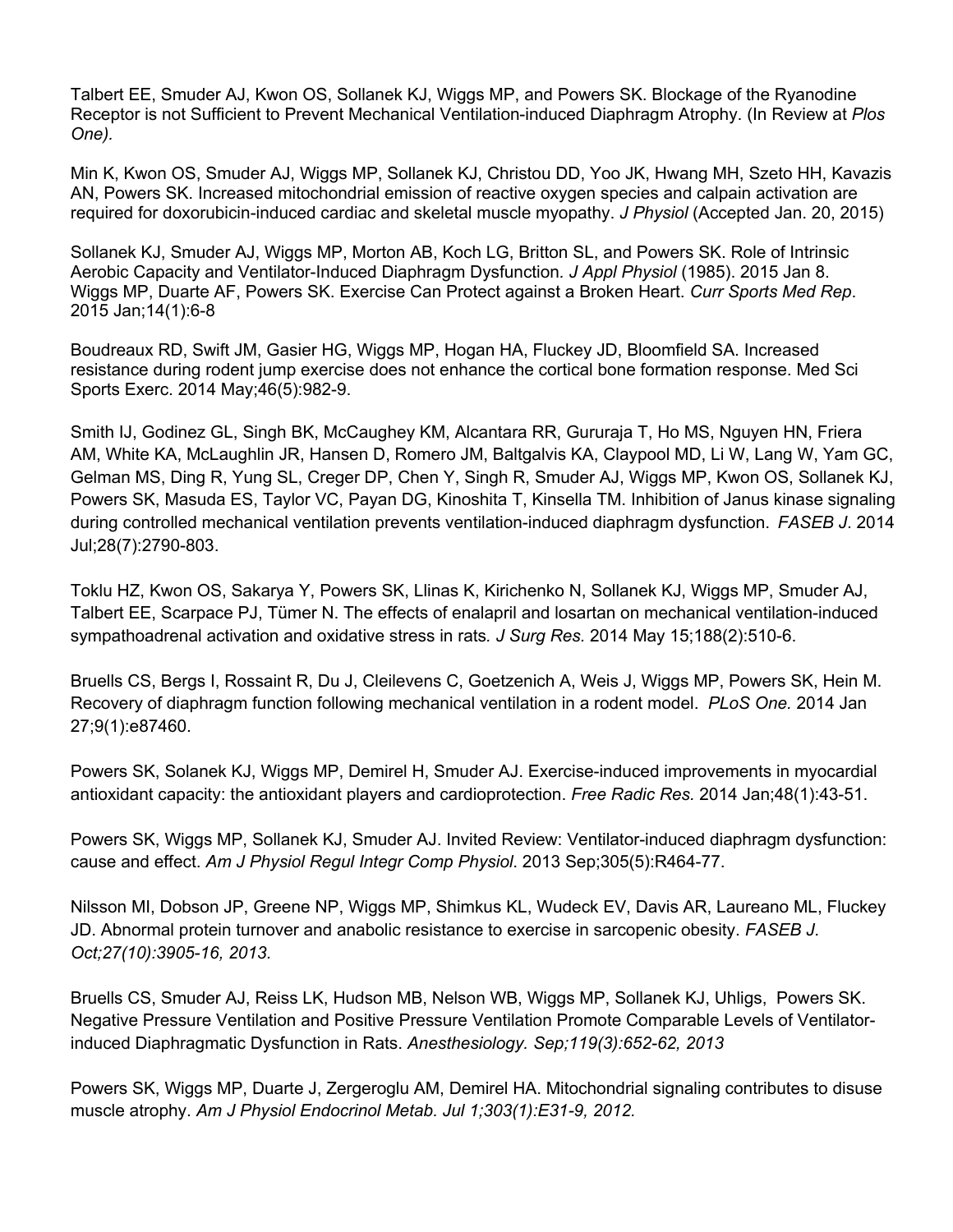Gasier HG, Fluckey JD, Previs SF, Wiggs MP, and Riechman SE. Acute resistance exercise augments integrative myofibrillar protein synthesis. *Metabolism. 61(2):153-6, 2012.*

Gasier HG, Riechman SE, Wiggs MP, Buentello A, Previs SF, and Fluckey JD. Cumulative responses of muscle protein synthesis are augmented with chronic resistance exercise training. *Acta Physiologica (Oxf).*  109(6):1600-7, 2011.

JM Swift, HG Gasier, SN Swift, MP Wiggs, HA Hogan, JD Fluckey and SA Bloomfield. Increased training loads do not magnify cancellous bone gains with rodent jump resistance exercise. *J Appl Physiol.*  109(6):1600-7, 2010.

Nilsson MI, Greene NP, Dobson, JP, Wiggs MP, Gasier HG, Macias BR, Shimkus KS, and Fluckey JD. Mitochondrial anabolic response is attenuated in insulin-resistance muscle following resistance exercise. *Am J Physiol Endocrinol Metab* 299: E466–E474, 2010.

Gasier H, Riechman SE, Wiggs MP, Previs SF, and Fluckey JD. A comparison of 2H2O and phenylalanine flooding dose to investigate muscle protein synthesis with acute exercise in rats. *Am J Physiol Endocrinol Metab*. 297: E252, 2009.

# **Educational Content**

 Gatorade Sports Science Institute (GSSI) Sports Science Exchange. Title: Endurance Exercise and Antioxidant Supplementation: Sense or Non-Sense? Part 2. Scott K. Powers, Kurt J. Sollanek, and Michael P. Wiggs Gatorade Sports Science Exchange (2014) Vol. 27, No. 138, 1-4

Book Chapter: Entitled Antioxidant supplementation athletes and active individuals – Michael P Wiggs and Scott K Powers. 2014

## **Presentations**

University of Texas at Arlington – Kinesiology Seminar – October 2019 Title: The role of mitochondrial dysfunction in cancer-induced muscle wasting.

- UT Tyler Department of Biology September 2018 Title: Mitochondrial function in skeletal muscle in a model of cancer-induced muscle wasting
- UT Tyler The Center for Excellence in Teaching & Learning November 2017 Title: Ditching the discussion board for Flipgrid.
- UT Health North East Department Seminar. September 2017 Title: A myopic view of cancer

Texas ACSM Annual Meeting - Invited Lecture - February 2017 Title: A role for mitochondria in the progression and treatment of muscle wasting associated with cancer –

#### University of Arkansas – December 2016

Title: Role of mitochondria in the regulation of skeletal muscle mass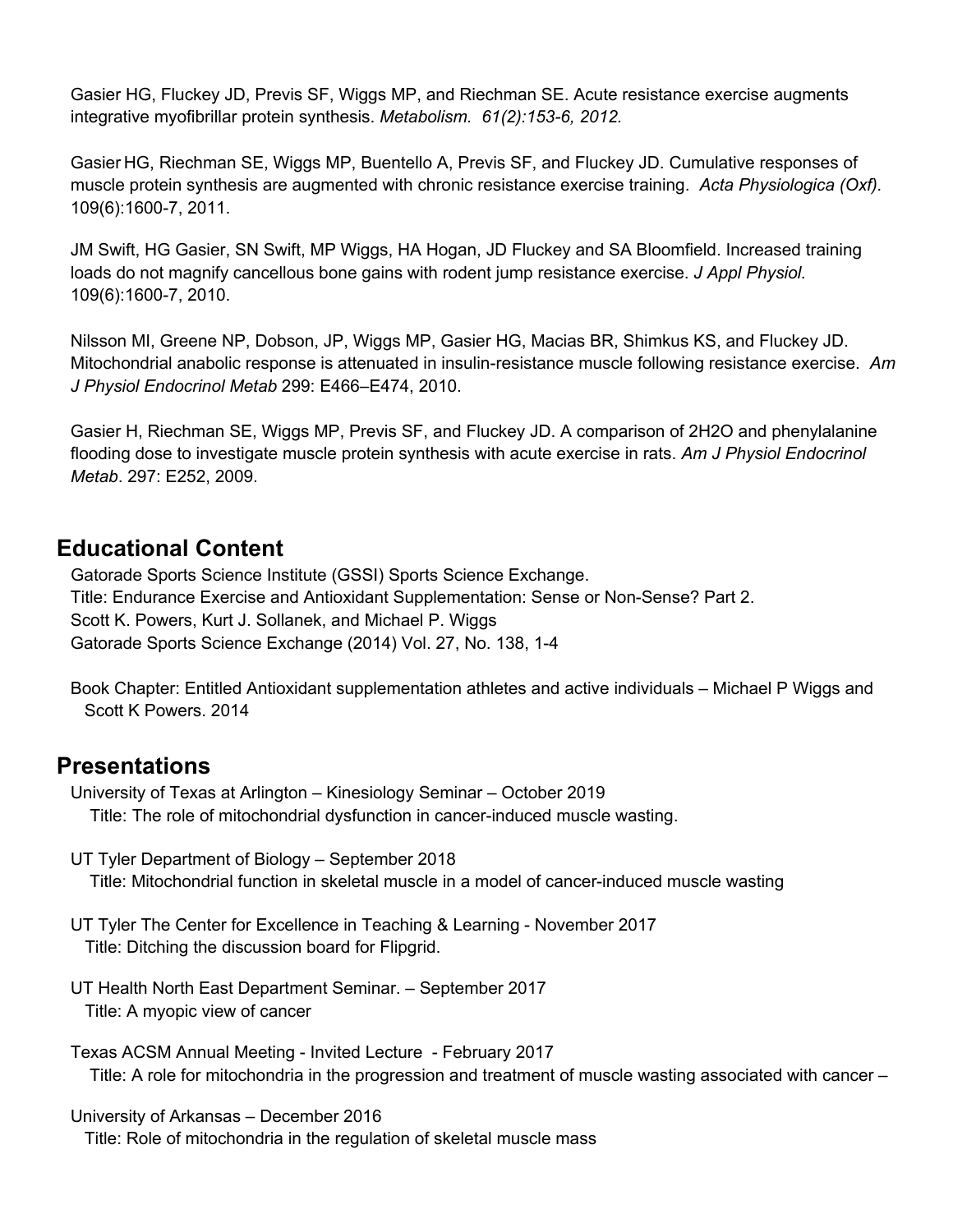UT Tyler CNHS Lunch and Learn - September 2016 Title: Mitochondria in Health and Disease

University of Florida Department of Applied Physiology and Kinesiology Seminar. April 2013 Title: The importance of protein synthesis in disuse muscle atrophy

Muscle Biology/Physiology Seminar Series - University of Florida Department of Physical Therapy, September 2011

Title: Muscle Protein Synthesis? A loaded Question

Student Research Week Oral Presentation – Kinesiology, Physiology, and Anatomy Taxonomy, Texas A&M University, April 2010

Title: The effect of 21 days of simulated 1/6th and 1/3rd gravitational load on *gastrocnemius* muscle mass and FSR in mice

Texas A&M University Exercise Physiology Graduate Seminar, February 2010

Title: A putative factor released from contracting skeletal muscle inhibits tumor cell growth. The effect of 21 days of simulated 1/6the and 1/3rd gravitational load on *gastrocnemius* muscle mass and FSR in mice.

Student Research Week Oral Presentation – Kinesiology, Physiology, and Anatomy Taxonomy, Texas A&M University, April 2008

Title: A putative factor released from contracting skeletal muscle inhibits tumor cell growth.

Texas A&M University Exercise Physiology Graduate Seminar, March 2008 Title: Effect of amino acid recycling in the measurement of protein synthesis

Texas A&M University Exercise Physiology Graduate Seminar, March 2007 Title: Insulin signaling in sedentary human skeletal muscle via PI3K is necessary for protein synthesis. \*also presented at Student Research Week – Kinesiology, Physiology, and Anatomy Taxonomy Texas A&M University, March 2007

# **Grant Support**

### **Funded or Completed Proposals**:

Development of Targeted Approaches in Prevention of Cancer-Cachexia. NIH RO1 (NP Greene, PI) Role: PI of Subaward to Baylor University – Total Funding to Baylor \$155,897 Funding period – July 01, 2020 – June 30, 2025 – Total funding \$337,895 Project Number: 1R01AR075794-01A1 Status: In progress

Mitochondrial Degeneration – The Root of Skeletal Muscle Atrophy NIH R15 Role: Co-I (NP Greene, PI) Submitted June 25, 2015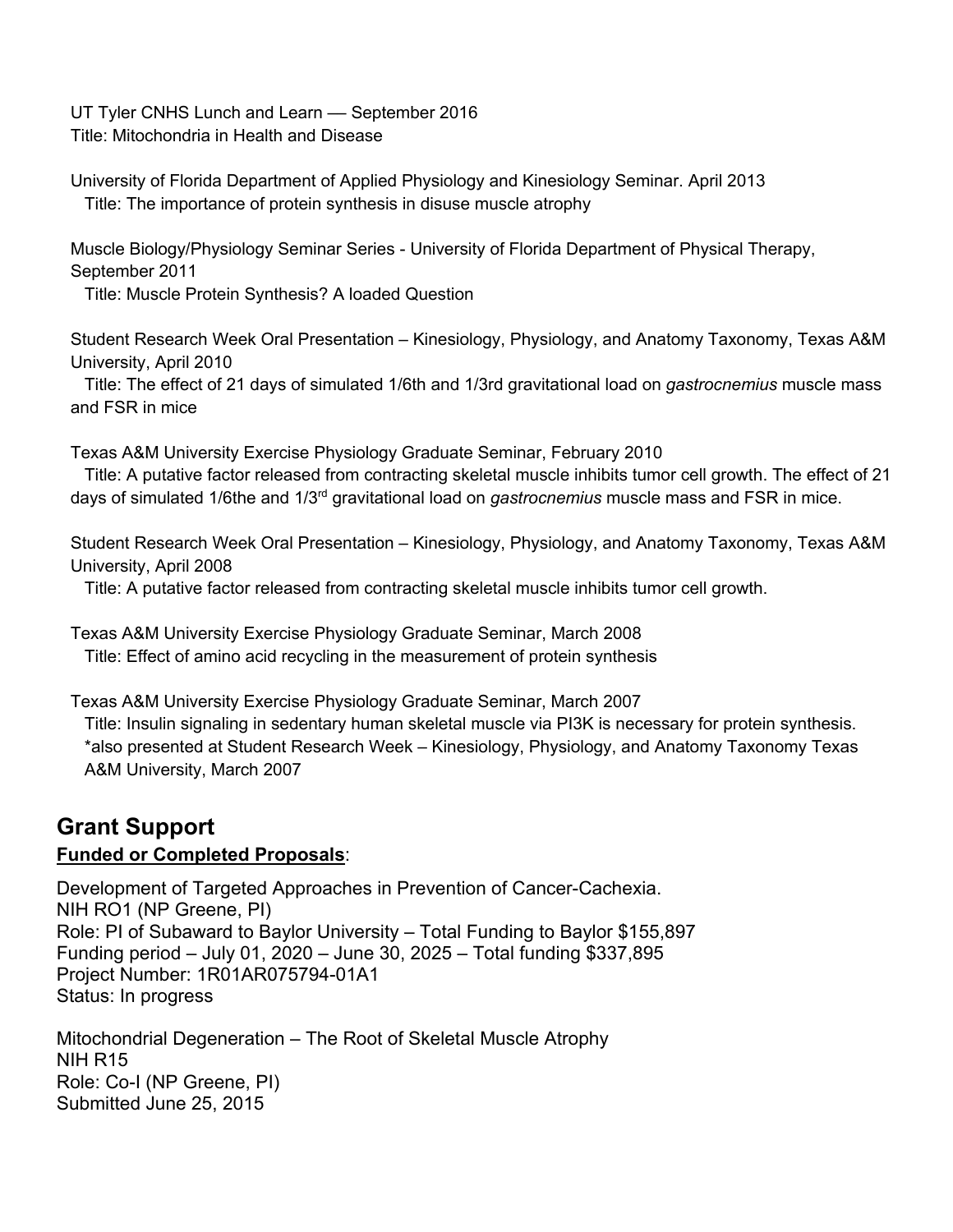Funded July 1, 2017 – June 30, 2020 - Project Number: 1R15AR069913-01A1 Status: Completed

Modification of virus-like particles to target skeletal muscle. UT Tyler Presidential Interdisciplinary Grants Program Submitted March 18<sup>th</sup>, 2018, Funded September 1,2019 -July 31, 2020. **Direct Costs: \$20,000.** Role: PI Status: Completed

The Role of muscle protein synthesis in cancer-induced cardiac atrophy University of Texas at Tyler Office of Sponsored Research Faculty Research Grant Role: PI Submitted April 1, 2016 Direct Costs- \$8,820 Status - Completed

Mitochondrial protein synthesis in cardiac atrophy Integrative Institute of Healthcare - UT Tyler Role: PI August 10/2016 Direct Costs - \$4,763 Status: Completed

#### **Submitted Proposals- Awaiting Decision**

#### **Submitted Proposals - Not Funded**:

Development of muscle targeting virus-like particle for treatment of cancer cachexia HESI-Pardee THRIVE Grant Program. – 2 years - \$50,000 direct costs Role: PI Submitted July 2019

Skeletal Muscle Mitochondrial Degeneration – the Onset of Cancer Cachexia NIH-R15 Rol : Co-I (NP Greene PI) Submitted 10/26/2016

Skeletal Muscle Mitochondrial Degeneration – the Onset of Cancer Cachexia NIH-R03 Role:Co-I (NP Greene PI) Submitted 10/26/2015

Skeletal muscle miRNAs are necessary and sufficient in the development of Type 2 Diabetes Mellitus NIH R15 Role: Co-I (NP Greene PI) Submitted June 25, 2015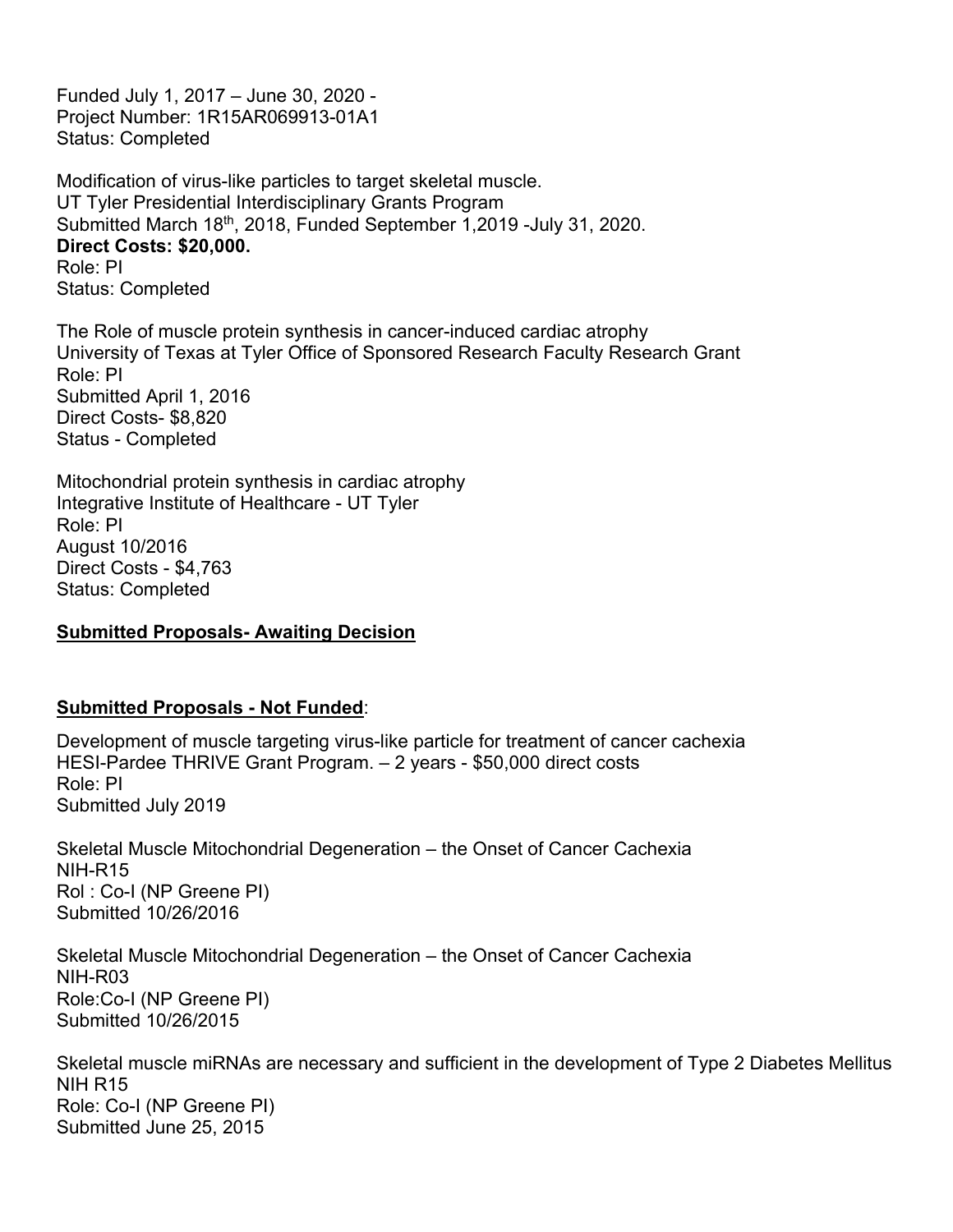Role mitochondrial degeneration in development of cancer cachexia American Institute for Cancer Research Role: Co-I (NP Greene PI) Submitted May 11, 2015

Role of mitochondrial degeneration in metabolic flexibility of skeletal muscle. College of Nursing and Health Sciences Intramural Grant Role: PI Submitted November 18, 2015

#### **Previous Funding as a Trainee**

Title: Ventilator-induced diaphragmatic atrophy: role of autophagy Role: Key Personnel – Post-doctoral Associate Principal Investigator: Scott Powers Agency: NIH (NIAMS) Type: NIH Exploratory/Developmental Research Grant Program (Parent R21); \$275,000 Status: 1R21AR064956-01A1 – Funded 2014 – Total Costs \$197,670 for 2 years.

Title: Mechanisms of exercise protection in ventilator-induced diaphragm dysfunction Role: Key Personnel – Post-doctoral Associate Principal Investigator: Scott Powers Agency: NIH (NIAMS) Type: R-01 Investigator Initiated Research Project Grant Status: R01 AR064189 – Funded 2013 – Total Costs – \$434,706 per year (5 years)

Title: Ventilator-induced diaphragmatic atrophy: role of FoxO signaling Role: Key Personnel – Post-doctoral Associate Principal Investigator: Scott Powers Agency: NIH (NIAMS) Type: NIH Exploratory/Developmental Research Grant Program (Parent R21); \$275,000 Status: R21 AR063805 – Funded 2013 - Direct Costs \$201,375 (2 years)

Title: Efficacy of Rigel compound(s) to protect against ventilator-induced diaphragm dysfunction Role: Key Personnel – Post-doctoral Associate Principal Investigator: Scott Powers Agency: Rigel Pharmaceuticals Budget: \$125,000 Status: Complete

Title: Role of Myostatin in Mechanical Ventilation-induced Diaphragmatic Weakness Role: Key Personnel – Post-doctoral Associate Principal Investigator: Scott Powers Agency: Regeneron Pharmaceuticals Budget: \$62,857 Status: Complete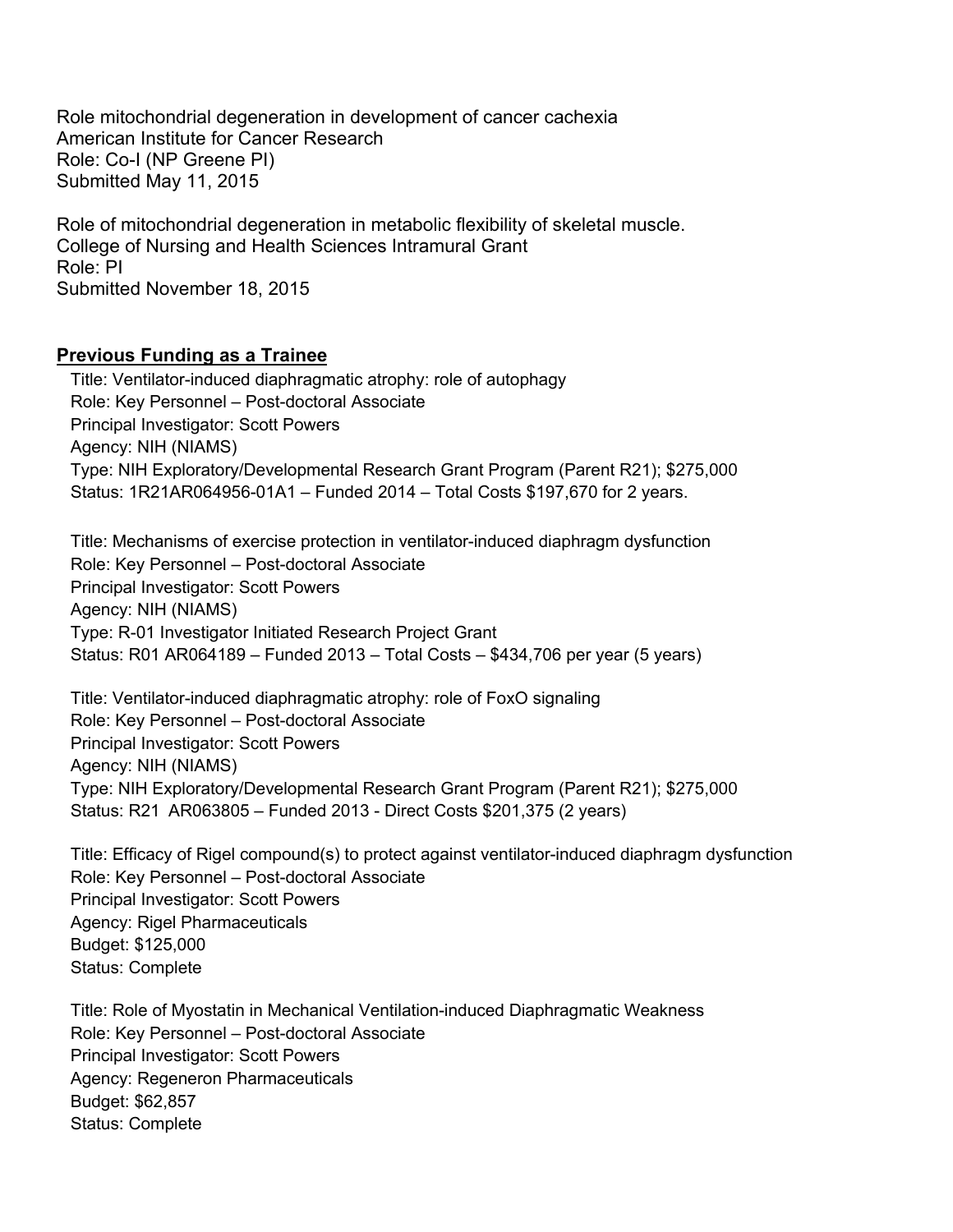Title: The effect of resistance exercise on myofibrillar protein synthesis during microgravity. Agency: Sydney & J.L Huffines Institute for Sports Medicine and Human Performance Type: Graduate Student Research Grants, 2009. \$2000 Status: Complete

Title: Role of protein kinase C in muscle protein synthesis Role: Principal Investigator Agency: Sydney & J.L Huffines Institute for Sports Medicine and Human Performance Type: Graduate Student Research Grants, 2007. \$2000 Status: Complete

# **Honors and Awards**

2019-2020 – UT Tyler Research Fellows Program – Year long training on building and writing a successful research grant

- 2013 University of Florida Post Doc Symposia Second place oral presentation. Monetary award \$100 Title: Impact of mode mechanical ventilation mode on diaphragm protein synthesis
- 2010 American Physiological Society Environmental & Exercise Physiology (EEP) Space Biomedical Research Institute's Pre-doctoral Gravitational Physiology Award.
- 2010 Kinesiology, Physiology, and Anatomy Taxonomy 1<sup>st</sup> place Oral Presentation. Monetary award \$200 Student Research Week, Texas A&M University

Title: The effect of 21 days of simulated 1/6th and 1/3rd gravitational load on *gastrocnemius* muscle mass and FSR in mice

2010 3<sup>rd</sup> Place Student Research Poster Presentation – Doctoral Level, Texas Regional Chapter of the ACSM Annual Meeting

Title of Poster Presentation - The effect of 21 days of simulated 1/6th and 1/3rd gravitational load on gastrocnemius muscle fractional protein synthesis in mice

2008 Kinesiology, Physiology, and Anatomy Taxonomy 1<sup>st</sup> place Oral Presentation. Monetary award \$300 Session Winner Oral Presentation Safety Recognition Award; Interdisciplinary Research Recognition Award Student Research Week, Texas A&M University

Title: A putative factor released from contracting skeletal muscle inhibits tumor cell growth.

2008 – 2010 NASA/Texas Space Grant Consortium Fellowship

2007 First Place Oral Presentation. Monetary award \$300 Student Research Week, Texas A&M University Title: Insulin signaling in sedentary human skeletal muscle via PI3K is necessary for protein synthesis.

### **Travel Awards**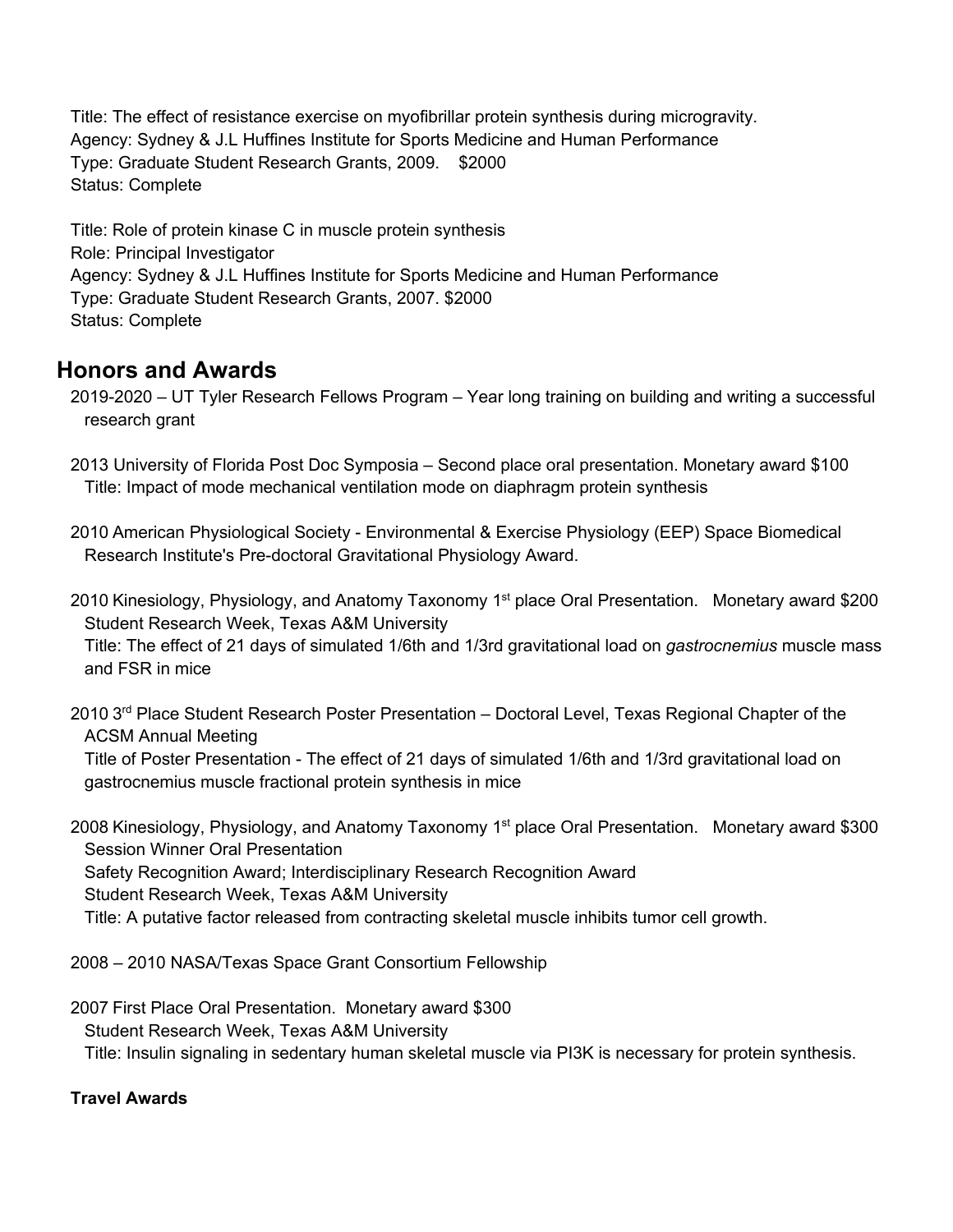2009 Sydney & J.L Huffines Institute for Sports Medicine and Human Performance Graduate Student Research Presentation Travel Grant Award \$700

Title of Poster Presentation: The effect of simulated 1/6th and 1/3rd gravity on gastrocnemius muscle mass and fractional protein synthesis rates in mice. Presented at Experimental Biology 20010. Anaheim, CA.2010 American Physiological Society - Environmental & Exercise Physiology (EEP) Space Biomedical Research Institute's Predoctoral Gravitational Physiology Award.

2008 Sydney & J.L Huffines Institute for Sports Medicine and Human Performance Graduate Student Research Presentation Travel Grant Award \$550

Title of Poster Presentation: Expression of atrogin-1 is not increased in soleus or plantaris after 5 days of hindlimb unloading in rats. Presented at 14th International Biochemistry of Exercise Conference - June 2009. Guelph, Ontario, CA.

2008 Department of Health and Kinesiology Graduate Student Travel Grant \$500 Title of Poster Presentation: Expression of atrogin-1 is not increased in soleus or plantaris after 5 days of hindlimb unloading in rats.

2007 Sydney & J.L Huffines Institute for Sports Medicine and Human Performance Graduate Student Research Presentation Travel Grant Award \$750

Title of Poster Presentation: Insulin signaling in sedentary human skeletal muscle via PI3K is necessary for protein synthesis.

Presented at Experimental Biology 2007, Washington D.C.

2007 Sydney & J.L Huffines Institute for Sports Medicine and Human Performance Graduate Student Research Presentation Travel Grant Award \$750

Title of Poster Presentation: Assessment of cumulative FSR over a 24 h period with hindlimb unloading and intermittent reloading in rats.

Presented at 2008 APS Intersociety Meeting: The Integrative Biology of Exercise V, Hilton Head, SC

# **Abstracts**

### **Abstracts presented since first faculty appointment (2015)**

Colleen O'Reilly, Mats I Nilsson, Nicholas P Greene, Justin P Dobson, Michael P Wiggs, Heath G Gasier, James D. Fluckey. Influence of GATOR1 Sub Complex NPRL2 on Anabolic Signaling During Insulin Resistance in Rats. Experimental Biology 2019

Sex differences in anabolic regulators during development of atrophic pathology in hindlimb unloadinginduced disuse. Lisa T. Jansen, Megan E. Rosa-Caldwell, Wesley S. Haynie, Seongkyun Lim, Kirsten R. Dunlap, Jacob L. Brown, David E. Lee, Richard A. Perry Michael P. Wiggs, Tyrone A. Washington, Nicholas P. Greene. ACSM 2019

Megan E. Rosa-Caldwell, Kirsten R. Dunlap, Wesley S. Hayni2, Seongkyun Lim, Lisa T. Jansen, Jacob L. Brown, David E. Lee, Tyrone A. Washington, Michael P. Wiggs, Nicholas P. Greene. Mitochondrial aberrations during the progression of disuse atrophy differentially affect male and female mice. Advances in Skeletal Muscle Biology in Health and Disease at University of Florida 2019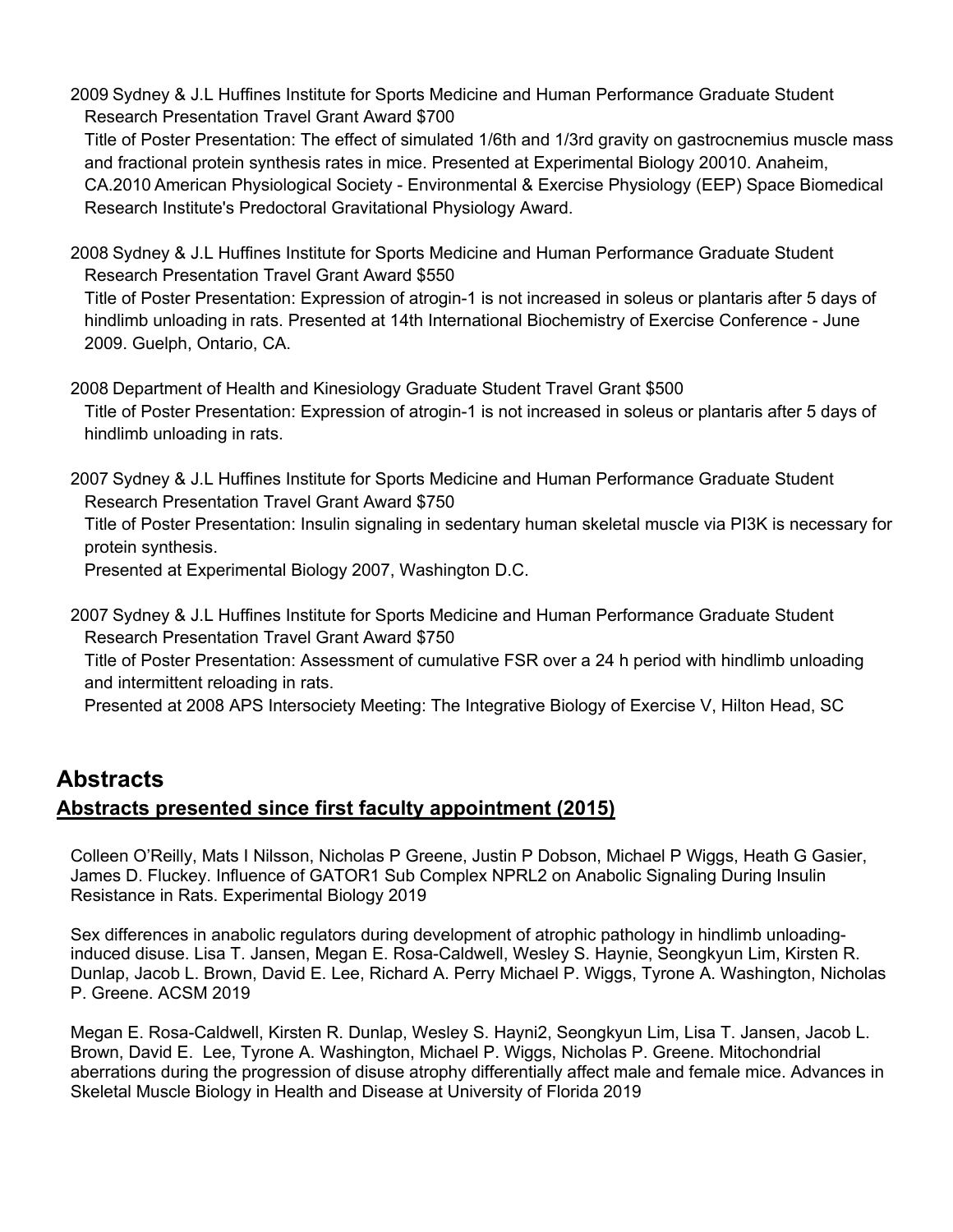Wesley S. Haynie1, Megan E. Rosa-Caldwell1, Seongkyun Lim1, Katarina A. Bejarano1, Lisa T. Jansen1,Kirsten R. Dunlap1, Jarrod A. Call2, Michael P. Wiggs3, Nicholas P. Greene1, Tyrone A. Washington1 Force production during the development of cancer cachexia in female mice. Advances in Skeletal Muscle Biology in Health and Disease at University of Florida 2019 Seongkyun Lim, Megan E. Rosa-Caldwell, Wesley S. Haynie, Lisa T. Jansen, Kirsten R. Dunlap, Katarina Bejarano, Jacob L. Brown, David E. Lee, Tyrone A. Washington, Michael P. Wiggs, Nicholas P. Greene. Atrophy-related genes are differentially expressed during progression of disuse-induced atrophy in male and female mice. Advances in Skeletal Muscle Biology in Health and Disease at University of Florida. 2019

Early mitochondrial degeneration in the development of disuse-induced muscle atrophy Nicholas P. Greene, Jacob L. Brown, Megan E. Rosa-Caldwell, David E. Lee, Wesley A. Haynie, Tyrone A. Washington, Michael P. Wiggs – Experimental Biology 2018

Protein Synthesis throughout the Progression of Cancer Cachexia in Tumor-Bearing Mice Jacob L. Brown, David E. Lee, Megan E. Rosa-Caldwell Richard A. Perry, Wesley A. Haynie, Tyrone A. Washington, Michael P. Wiggs, Nicholas P. Greene Experimental Biology 2018

Alterations in Hepatic Protein Synthetic Signaling During the Progression of Cancer Cachexia. Megan E. Rosa-Caldwell, Jacob L. Brown, David E. Lee, Richard A. Perry, Wesley A. Haynie, Aaron R. Caldwell, Tyrone A. Washington, Michael P. Wiggs, Nicholas P. Greene Experimental Biology 2018

Changes in liver fibrosis during the progression of cancer cachexia in mice. Kyle W. Turner , Megan E. Rosa-Caldwell , Jacob L. Brown , David E. Lee , Richard A. Perry , Wesley A. Haynie, Tyrone A. Washington, Michael P. Wiggs, Nicholas P. Greene. Central State ACSM Conference

Cancer cachexia: metabolic changes in carbohydrate metabolism of the liver. Sarah M. Ramey, Megan E. Rosa-Caldwell, Jacob L. Brown, David E. Lee, Richard A. Perry, Wesley A. Haynie, Aaron R. Caldwell, Tyrone A. Washington, Michael P. Wiggs, Nicholas P. Greene

Timecourse of alterations in myofiber CSA and oxidative phenotype in progression of cancer-cachexia. Nicholas P. Greene1, Jacob L. Brown1, Megan E. Rosa1, David E. Lee1, Thomas A. Blackwell1, Haley N. McCarver1, Richard A. Perry1 Jr., Lemuel A. Brown1, Wesley S. Haynie1, Michael P. Wiggs2, Tyrone A. Washington1. – ACMS 2017

Partial or complete unloading of skeletal muscle leads to specific alterations of anabolic signal transduction. Collen L O'Reilly, Michael Wiggs, J William Deaver, Susan Bloomfield and James D Fluckey - 2017 Myogenic And Atrophic Signaling In The Progression Of Cancer-cachexia. Thomas A. Blackwell1, Jacob L. Brown1, David E. Lee1, Megan E. Rosa-Caldwell1, Richard A. Perry Jr1, Lemuel A. Brown1, Wesley S. Haynie1, Michael P. Wiggs2, Tyrone A. Washington1, Nicholas P. Greene1 – ACSM 2017

Cancer-cachexia Upregulates Autophagy Machinery. Jacob L. Brown, Megan E. Rosa-Caldwell1, David E. Lee1, Thomas A. Blackwell1, Richard A. Perry1, Lemuel A. Brown1, Wesley S. Haynie1, Michael P. Wiggs2, Tyrone A. Washington1, Nicholas P. Greene1 – ACSM 2017

Oral Administration of BGP-15 Significantly Increases HSP72 Expression and Attenuates Ventilator Induced Diaphragm Dysfunction. A.B. Morton, A.J. Smuder, S.E. Hall, M.P. Wiggs, S.K. Powers. Experimental Biology 2017

microRNA Expression Profile of Cancer Cachexia-Induced Muscle Atrophy David E. Lee, Jacob L. Brown, Megan E. Rosa-Caldwell, Thomas A. Blackwell, Richard A. Perry, Jr., Lemuel A. Brown, Bhuwan Khatri,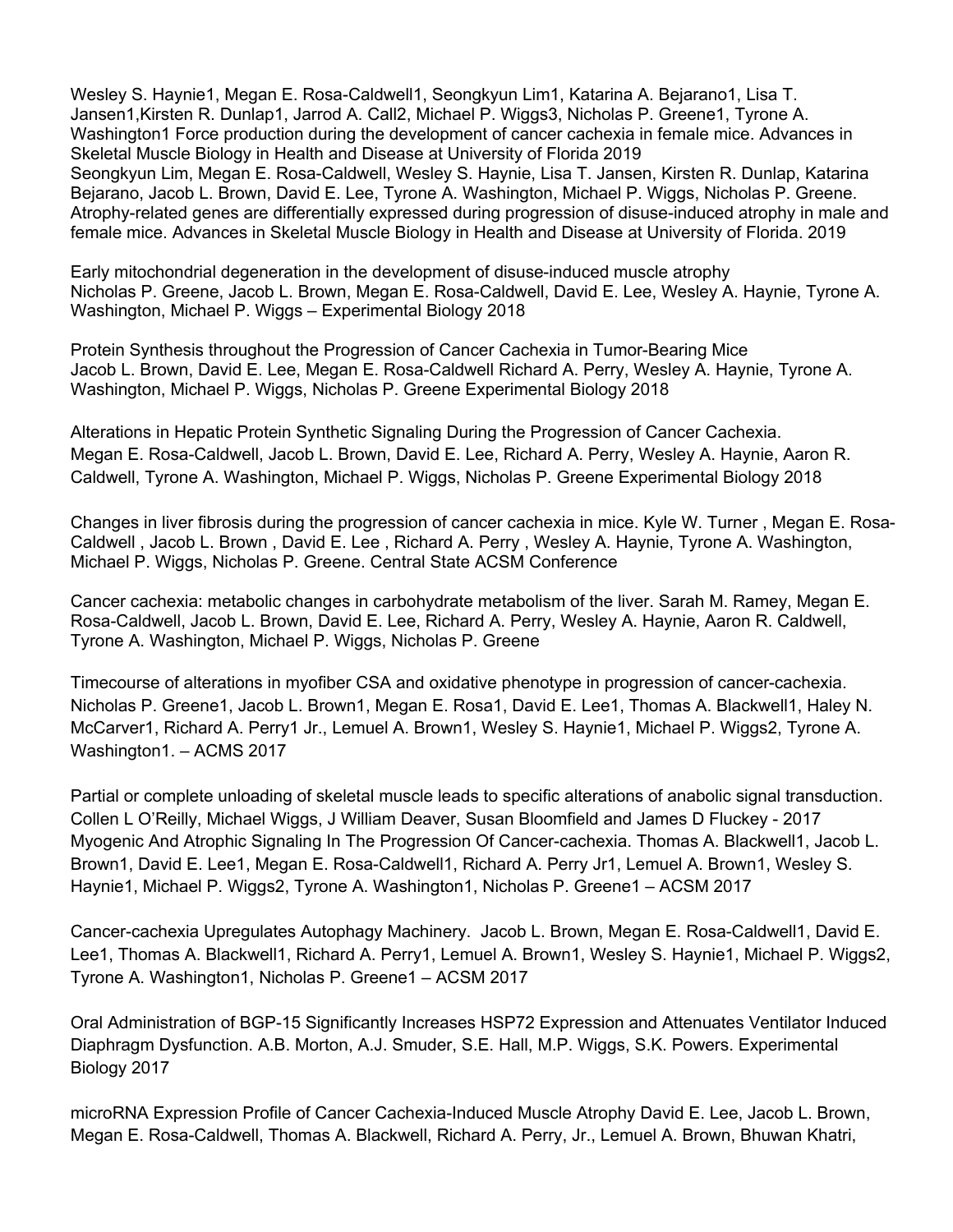Dongwon Seo, Walter G. Bottje, Tyrone A. Washington, Michael P. Wiggs, Byung-Whi Kong & Nicholas P. Greene – Muscle Biology Conference 2017

Mitochondrial Degeneration Precedes Muscle Atrophy in Cancer-Cachexia. Jacob L. Brown, Megan E. Rosa, David E. Lee, Thomas A. Blackwell, Richard A. Perry Jr., Lemuel A. Brown2, Wesley S. Haynie, Michael P. Wiggs, Tyrone A. Washington, Nicholas P. Greene – Muscle Biology Conference 2017

Progression of Cancer-Cachexia – A Transcriptomics View. Nicholas P. Greene, Thomas A. Blackwell, Bhuwan Khatri, Jacob L. Brown, David E. Lee, Megan E. Rosa, Richard A. Perry, Jr., Lemuel A. Brown, Michael P. Wiggs, Tyrone A. Washington, Byung-Whi Kong – Muscle Biology Conference 2017

Mitochondrial dysfunction promotes cancer-induced cardiac and respiratory muscle weakness. Michael . Wiggs, Brandon M. Roberts, Oh-Sung Kwon, Jeung-Ki Yoo, Demetra D. Christou, Andrew R. Judge, David D. Fuller, Hazel H. Szeto and Ashley J. Smuder - Poster Presentation at 10th international SCWD conference on cachexia, sarcopenia and muscle wasting

Cancer cachexia induced muscle atrophy: evidence for alterationsin microRNAs important for muscle size. - David E. Lee, Jacob L. Brown, Megan E. Rosa-Caldwell, Richard A. Perry, Jr., Lemuel A. Brown, Bhuwan Khatri, Dongwon Seo, Tyrone A. Washington, Michael P. Wiggs, Byung-Whi Kong & Nicholas P. Greene. – Central States ACSM 2016

Mitochondrial Dysfunction in Diaphragm Muscle Precedes the Cachectic Phenotype in LLC Tumor-Bearing Mice. Conner A Benson, David E Lee, Jacob L Brown, Megan E Rosa-Caldwell, Tyrone A Washington, Nicholas P Green, Michael P Wiggs. - Texas ACSM 2017

Loss in oxidative phenotype in lewis lung carcinoma-induced cancer cachexia. Haley N. McCarver, Jacob L. Brown, Megan E. Rosa, David E. Lee, Richard A. Perry Jr., Lemuel A. Brown, Michael P. Wiggs, Tyrone A. Washington, Nicholas P. Greene. – Central States ACSM 2016.

Mitochondrial dysfunction is evident in Lewis Lung Carcinoma-induced muscle wasting Benson, C, Lee DE, Brown JL, Rose ME, Washington TA, Greene NP, Wiggs MP. Submitted for presentation. Texas American College of Sport Medicine Annual Meeting, 2016.

Exercise-induced protection against ventilator-induced diaphragm atrophy is dependent upon increased diaphragmatic levels of manganese superoxide dismutase. Morton AB, Smuder AJ, Wiggs MP, Hall SE, Wawrzyniak NR, Powers SK. Experimental Biology 2016

HSP72 is required for exercise-induced protection against ventilator-induced diaphragm dysfunction. Smuder AJ, Morton AB, Hall SE, Ahn BS, Wiggs MP, Wawrzyniak NR, Powers SK. Experimental Biology 2016

Angiotensin II Type 1 Receptor Contributes to Ventilator-Induced Diaphragm Dysfunction Hall, Stephanie E; Smuder, Ashley J; Wiggs, Michael P; Morton, Aaron B; Sollanek, Kurt J; Powers, Scott K. Advances in Skeletal Muscle Biology in Health and Disease at University of Florida. 2016

Increased HSP72 Expression is Required for Exercise-Induced Protection Against Ventilator-Induced Mitochondrial Dysfunction in the Diaphragm Smuder, Ashley J; Morton, Aaron B; Hall, Stephanie E; Ahn,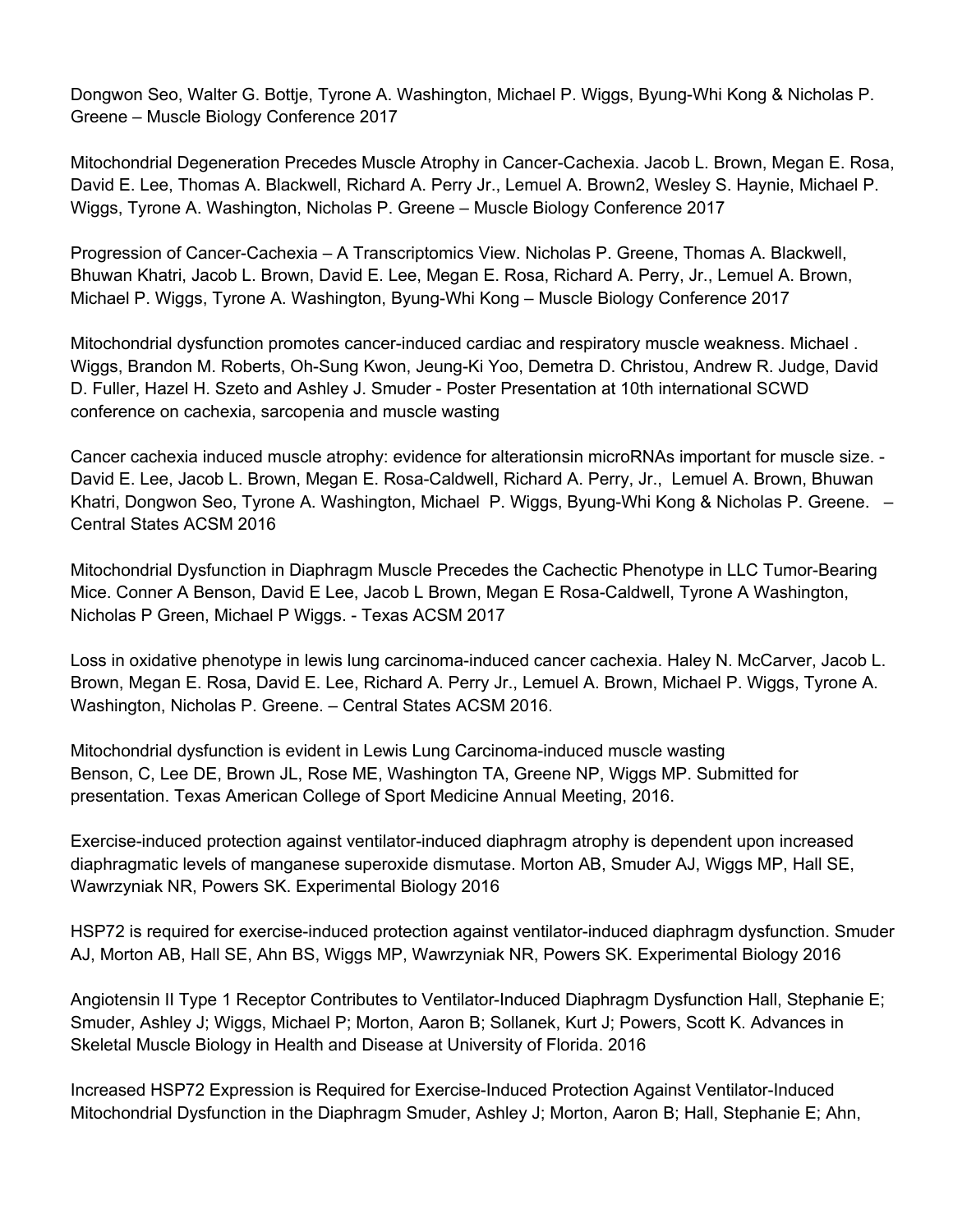Bumsoo; Wiggs, Michael P; Wawrzyniak, Nicholas R; Powers, Scott K; Advances in Skeletal Muscle Biology in Health and Disease at University of Florida. 2016

### **Selected First and Last Author Abstracts Presented at Regional, National or International Meetings**

Wiggs MP, Sollanek KJ, Hall SE, Koch LG, Britton SL, Powers SK. Intrinsic high aerobic capacity is not associated with a skeletal muscle mitochondrial phenotype that resists apoptotic stimuli. Submitted for presentation at Integrative Physiology of Exercise, 2014

Wiggs MP, Smuder AJ, Sollanek KJ, Shinkus KL, Fluckey JD, Powers SK. Inhibition of FoxO signaling prevents mechanical ventilation-induced reduction in protein synthesis. Submitted for presentation at ACSM Annual Meeting, 2014.

Wiggs, MP, Hudson MB, Smuder AJ, Nelson WB, Shimkus KL, Fluckey JD, Powers SK. Impact of prolonged mechanical ventilation on diaphragmatic protein synthesis. *FASEB J April 9, 2013 27:lb784*

Wiggs MP, Swift JM, Lima F, Greene ES, Bloomfield SA, and Fluckey JD. The effect of simulated 1/6th and 1/3rd gravity on gastrocnemius muscle mass and fractional protein synthesis rates in mice. *The FASEB Journal* 24: 616.616, 2010.

Wiggs MP, Nilsson MI, Latham GS, Walters S, Flores K, Allender K, and Fluckey JD. Expression of atrogin-1 is not increased in soleus or plantaris after 5 days of hindlimb unloading in rats. *Appl. Physiol. Nutr. Metab. 34(6): 1117–1168 (2009).*

Wiggs MP, Gasier HG, Previs SF and Fluckey JD. Assessment of cumulative FSR over a 24h period with hindlimb unloading and intermittent reloading in rats. *The Physiologist* 51:6 program number 35.5, 2008

Wiggs MP, Jones KP, William Rayburn, Thomas Davis, Dohm GL, and Fluckey, JD. Insulin signaling in sedentary human skeletal muscle via PI3K is necessary for protein synthesis. [Abstract] *FASEB J* 2007.

## **Teaching**

As an instructor, I have extensive experience teaching undergraduate and graduate courses in Kinesiology, with a focus on exercise physiology, training methods, and bioenergetics. I take great passion in developing engaging course content that blends basic science with applied scenarios. I have participated in a summer long training on developing and creating online courses and best practices in integrating technology (UT Tyler PATSS). In the previous year (Fall 2018-Summer 2019), my overall teaching evaluation score was 4.48 out of 5, which included traditional face-toface, laboratory-based, and online teaching in undergraduate and graduate courses.

Example online lecture: https://youtu.be/zrg2im9FBs8

*Instructor* UT Tyler: Physiology of Exercise – University of Texas at Tyler. KINE3311. Fall 2016, Spring 2017, Summer 2017,2018, Spring 2018, 2019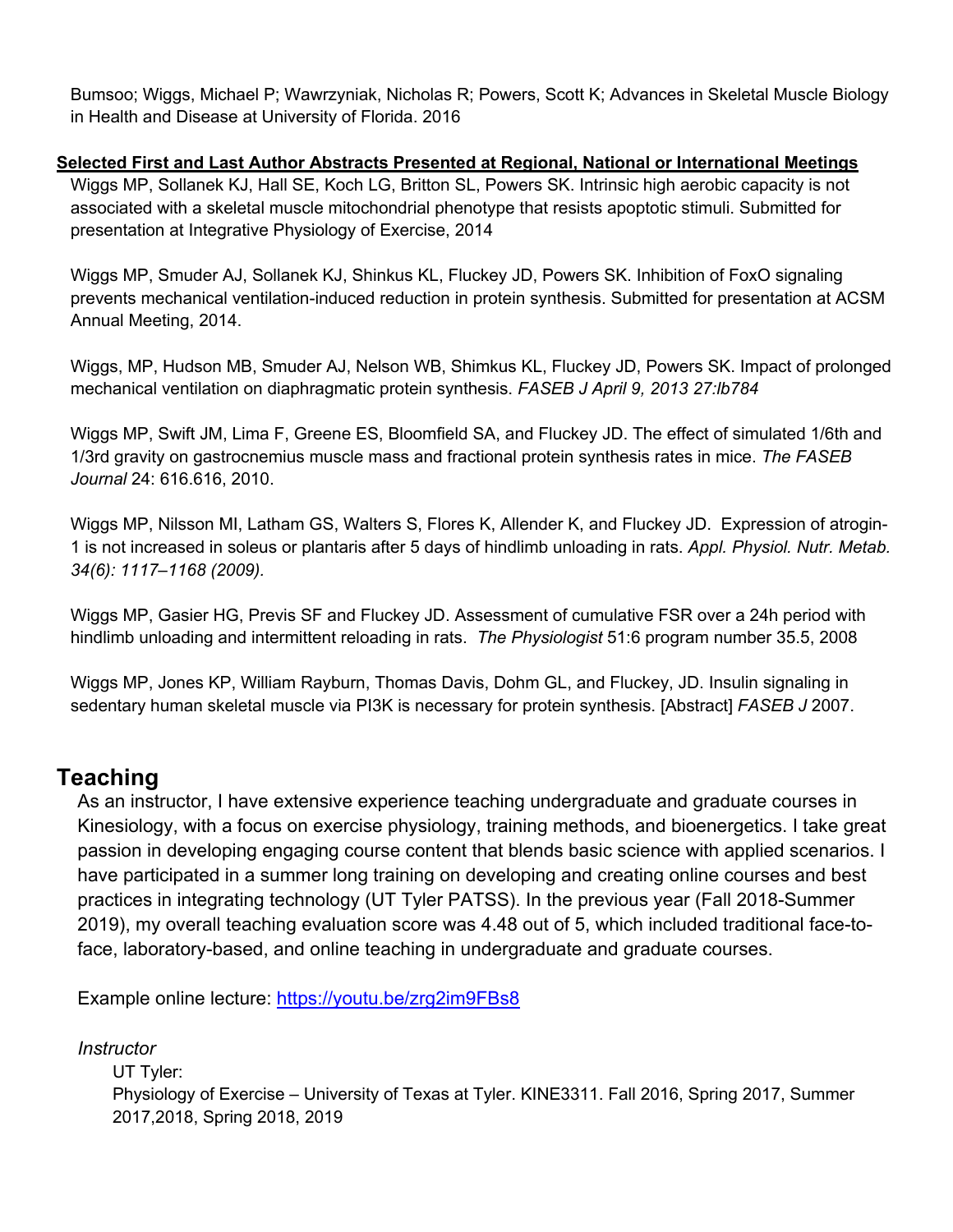Training Methods - University of Texas at Tyler. KINE5317. Fall 2015, 2016, 2017, 2018. Exercise Physiology Laboratory - University of Texas at Tyler. KINE3112 Fall 2015, Fall, Spring Summer 2016, 2017, 2018, 2019 Principles of Training – Endurance - University of Texas at Tyler. KINE4304. Spring 2019. University of Florida

Physiology of Exercise Training – University of Florida APK 3110, Fall 2014 Responsible for teaching Neuromuscular and cardiovascular adaptations to exercise

 Texas A&M University- Graduate Exercise Physiology I – Texas A&M University, Spring 2019, 2020 Six week lecture series focused on Structure and Function of Skeletal Muscle

### *Guest Lectures*

Advanced Exercise Physiology – 2 Lectures: (1) Exercise induced changes in cardiovascular functions and (2) Control and regulation of angiogenesis - University of Florida, Fall 2011

Exercise Metabolism – 3 Lectures: (1) Use of isotope traces in the determination of protein synthesis; (2) Evaluation of protein metabolism with disuse and hypertrophy; (2) Intracellular signaling regulation translation initiation in muscle; (3) Introduction to satellite cell function – Fall 2012

Advanced Exercise Physiology – Skeletal Muscle and Cardiovascular changes with Aging – Fall 2013

# **Service and Training**

### **Service**

*Graduate Student Mentoring* 

Megan Rosa-Caldwell – PhD Committee Member Project Title: Mitochondrial Contributions to Disuse Atrophy: Let's Talk about Sex Completed Spring 2020

### *Undergraduate Mentoring –*

Emmalea Shaw – Honors Research Project Project Title: Mitochondrial dysfunction is correlated to muscle size in cancer cachexia Completed Fall 2018

### *Undergraduate Internships in research*

Connor Benson – Spring 2016 Belinda Reyes – Spring 2018 Drake Davis – Spring 2018 Brennan Thompson – Summer 2019

### *Board Membership* FitSteps for Life – Research Board Member – 2019-2021

*UT Tyler Committees*

Health Expo Organizing Committee Member 2016; Chair 2017, Member 2018, 2019 Classroom Technology Task Force Member 2015 Dept. Curriculum Committee – Member 2017, Chair 2018 Hiring Committee – Student Advisor I – Member 2016 Hiring Committee – Student Advisor II – Member 2016